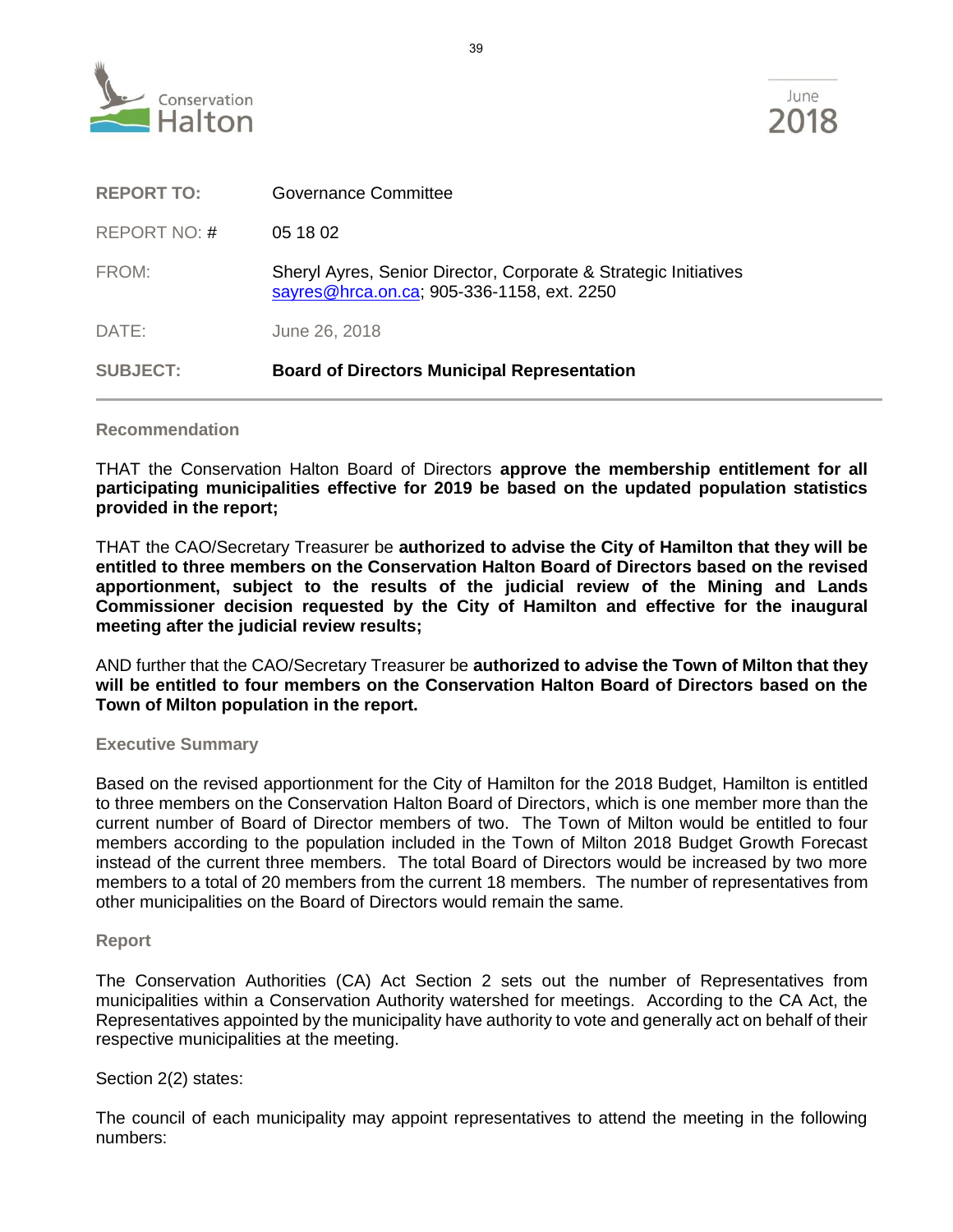

- 1. Where the population is 1,000,000 or more seven representatives.
- 1.1 Where the population is 500,000 or more but less than 1,000,000 six representatives.
- 1.2 Where the population is 250,000 or more, five representatives.
- 2. Where the population is 100,000 or more but less than 250,000, four representatives.
- 3. Where the population is 50,000 or more but less than 100,000, three representatives.
- 4. Where the population is 10,000 or more but less than 50,000, two representatives.
- 5. Where the population is less than 10,000, one representative.

The population numbers provided in the Conservation Authorities Act above refer to the population of a municipality within a watershed.

The Ministry of Natural Resources and Forestry (MNRF) has provided the following percentages of the municipality's area within the Conservation Halton (CH) watershed in the following table:

| <b>Municipality</b>  | Percentage<br>(%) of<br><b>Municipality in</b><br><b>CH</b> watershed<br>provided by<br><b>MNRF</b><br>(**Revised<br>2018) | <b>Municipality</b><br><b>Population</b><br>per 2016<br><b>Census or</b><br>2018<br>*Forecast | <b>Municipal</b><br><b>Population</b><br>within CH<br>Watershed<br>based on<br><b>MNRF</b> % | Number of<br><b>Municipal</b><br><b>Representatives</b><br>per CA Act | <b>Current Board</b><br>of Directors<br><b>Municipal</b><br><b>Representatives</b> | <b>Increase</b> |
|----------------------|----------------------------------------------------------------------------------------------------------------------------|-----------------------------------------------------------------------------------------------|----------------------------------------------------------------------------------------------|-----------------------------------------------------------------------|------------------------------------------------------------------------------------|-----------------|
| Burlington           | 100%                                                                                                                       | 183,314                                                                                       | 183,314                                                                                      |                                                                       | 4                                                                                  |                 |
| <b>Halton Hills</b>  | 45%                                                                                                                        | 61,161                                                                                        | 27,522                                                                                       |                                                                       | 2                                                                                  |                 |
| Milton (*Forecast)   | 85%                                                                                                                        | 121,754                                                                                       | 103,491                                                                                      |                                                                       | 3                                                                                  |                 |
| Oakville             | 97%                                                                                                                        | 193,832                                                                                       | 188,017                                                                                      |                                                                       | 4                                                                                  |                 |
| Hamilton (**Revised) | 14%                                                                                                                        | 536,917                                                                                       | 75,168                                                                                       | 3                                                                     | 2                                                                                  |                 |
| Mississauga          | 4%                                                                                                                         | 721,599                                                                                       | 28,864                                                                                       |                                                                       | 2                                                                                  |                 |
| Puslinch             | 15%                                                                                                                        | 7,336                                                                                         | 1,100                                                                                        |                                                                       |                                                                                    |                 |
| Total                |                                                                                                                            |                                                                                               |                                                                                              | 20                                                                    | 18                                                                                 | $\overline{c}$  |

The population estimates included in the table were obtained from the Statistics Canada 2016 Census data with the exception of the Town of Milton. Applying the percentage of area the municipality is within the Conservation Halton watershed to the total municipality population results in the population within the watershed.

The population provided in the 2016 Census data for the Town of Milton was 110,128. With 85% of the Town of Milton falling within the Conservation Halton watershed, a population of 117,650 would be needed to arrive at a population within the Conservation Halton watershed of over 100,000 and entitling Milton to four Board of Director members. The population included in the Town of Milton 2018 Budget Growth Forecast is 121,754 which would exceed the population required for an additional member. An increase in the number of members for the Town of Milton to four members is recommended based on the population forecast.

The current number of Board of Director members of two for the City of Hamilton was based on a historical arrangement that applied 4% rather than the actual 14% of the City of Hamilton that is in the